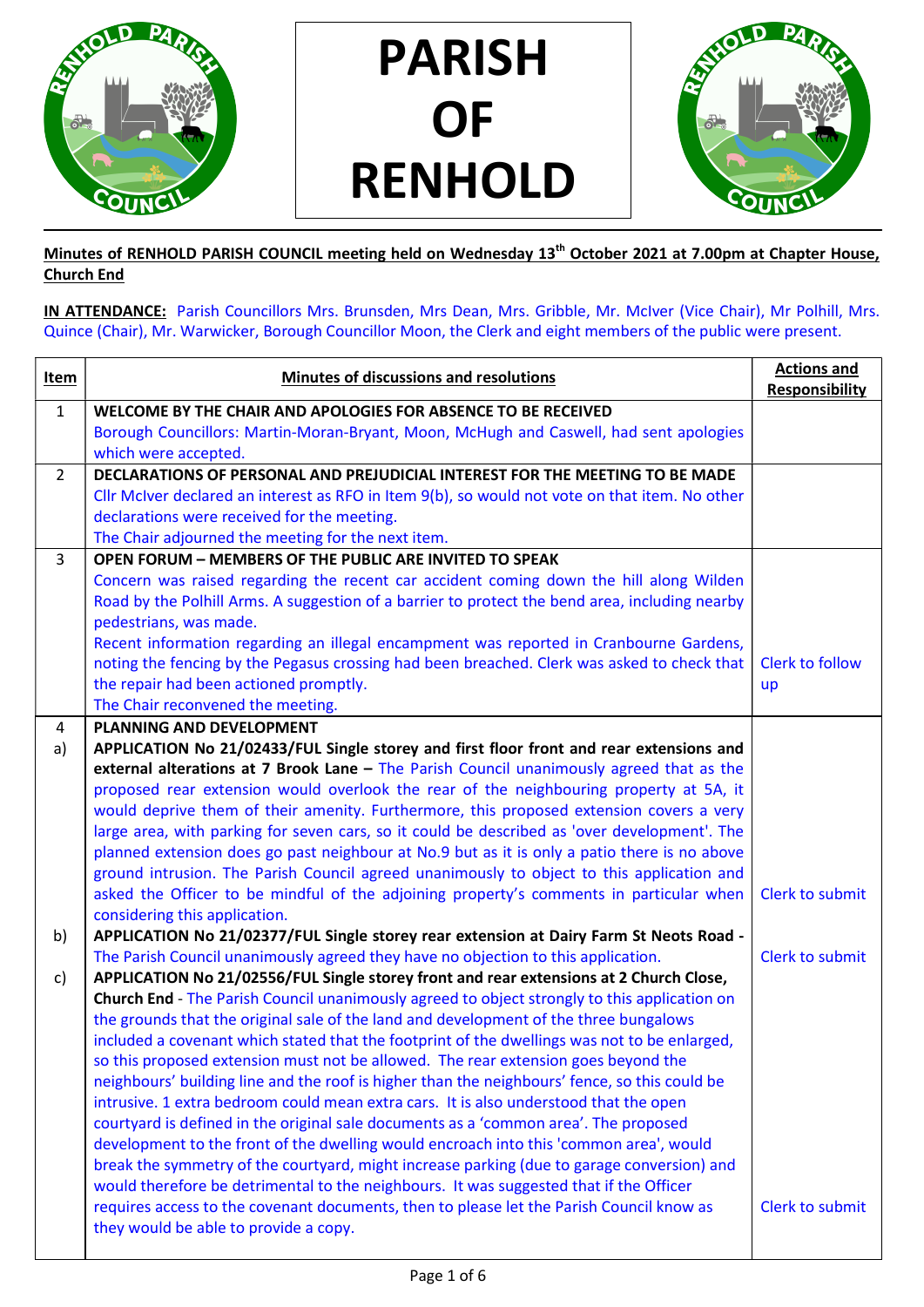| d)             | To consider arrangements for sitting of the Planning Committee - In light of the volume of           |                         |
|----------------|------------------------------------------------------------------------------------------------------|-------------------------|
|                | planning applications received, it was proposed to have a best practice approach going               |                         |
|                | forwards. Committee members would notify applicants and neighbours to request site visits            |                         |
|                | to each of the applications prior to the meeting, It was unanimously agreed to adopt this            | Clerk to arrange        |
|                | approach. The site visit feedback would then be brought to the next full Parish Council              | on agenda               |
|                | meeting for discussion.                                                                              | Cllr. Quince to         |
|                | A summary document outlining the procedures and protocols of site visits to be collated.             | collate                 |
| e)             | Received after the publication of the agenda - BBC Street Trading Consultation - Rainbow             |                         |
|                | Car Wash, Norse Road, Applicant: David Peter Langridge, Location: Rainbow Car Wash,                  |                         |
|                | Norse Road, Times: Monday - Saturday 08:00 - 18:00, Articles to be sold/traded:                      |                         |
|                | hamburgers, hot dogs, bacon rolls, chips, crisps, tea, coffee, cans of drink; Time span: 12          |                         |
|                | months - Information had been provided by several nearby residents prior to the meeting. It          | <b>Noted</b>            |
|                | was noted that there are multiple activities at this site other than car washing, including cars     |                         |
|                | being repaired and sold. It was agreed that the main concern was around highways safety,             |                         |
|                | noise issues for those living nearby and the management of litter and waste from the site            | <b>Clerk to collate</b> |
|                | which currently goes into the brook. Clerk to collate a response, submit and will copy               | and submit              |
|                | <b>Goldington Ward Councillors in.</b>                                                               |                         |
| 5              | PARISH COUNCILLOR VACANCY NOTICE                                                                     |                         |
|                | Following Richard Cook's resignation, the Local Authority was notified, and a vacancy notice         | Clerk to add to         |
|                | displayed enabling electors to call for an election if they wish. Once the outcome of this is        | agenda                  |
|                | known, the vacancy will be discussed at our November meeting. Thanks and appreciation                |                         |
|                | from the Parish Council have already been sent to RC.                                                |                         |
|                | As Cllr. Cook had agreed to review assets within Church End at our last meeting, it was agreed       | <b>Cllr Brunsden</b>    |
|                | that Councillor Quince would be assigned these in the interim.                                       | noted for info          |
| 6              | NEIGHBOURHOOD PLAN WORKING GROUP UPDATE                                                              |                         |
|                | Allocation by Parish Council of £1,000 for ongoing work of Neighbourhood Plan Group                  |                         |
|                | included in accounts.                                                                                |                         |
|                | Neighbourhood Plan Working Group summary report provided on the continuing work on the               |                         |
|                | Plan. Meetings with BedsRCC have continued and the Green Infrastructure Survey summary               | <b>AQ &amp; IM</b>      |
|                | is being finalised. Approaches will be made to the Village Hall Management Committee and             |                         |
|                | Sports Field Management Committee to organise a meeting to discuss the final outcomes of             | AQ to arrange           |
| $\overline{7}$ | the GI Survey. The Housing Needs Assessment survey is also underway.<br><b>EAST WEST RAIL UPDATE</b> |                         |
|                | Meeting invite for Parish Council representatives from EWR's CEO Simon Blanchflower had              |                         |
|                | been confirmed. Date set for 19 <sup>th</sup> October for one PC representative. It was agreed that  |                         |
|                | Peter Norris would be our representative. Councillor Quince would arrange the booking, and           | Cllr. Quince to         |
|                | would ask that Councillor Quince and Councillor Gribble be also allowed to attend.                   | arrange                 |
|                | Cllr. Quince monitoring the CCTV style cameras installed at a number of local public rights of       | Cllr. Quince to         |
|                | way locations on 21 <sup>st</sup> August for a very short period.                                    | monitor                 |
|                | Cllr. Quince fedback the items raised during EWR's CEO Simon Blanchflower's visit to the             | Cllr. Quince to         |
|                | Parish                                                                                               | monitor                 |
|                | There had also been a meeting arranged for 18 <sup>th</sup> October with Richard Fuller MP which PN, |                         |
|                | Councillor Quince and Councillor Gribble would be attending as part of the preparation for           |                         |
|                | the meeting with EWR on 19 <sup>th</sup> October.                                                    |                         |
| 8              | TO PROVIDE AN UPDATE ON THE NEXT STEPS IN REGARDS TO THE PARISH COUNCIL                              |                         |
|                | WORKING WITH THE POLICE AND BOROUGH COUNCIL TO TRY AND IMPROVE HIGHWAYS                              |                         |
|                | <b>SAFETY IN THE PARISH</b>                                                                          |                         |
|                | Police funding forms had been submitted by Clerk                                                     | Clerk to f/up           |
|                | Cllr Moon was to raise concern that the traffic lights at Church End are faulty on a regular and     | Clerk to f/up           |
|                | recurring basis. We are awaiting feedback on this.                                                   | with Cllr Moon          |
|                | VAS sign to stay at Green End location for one more month and it would then be moved back            |                         |
|                | to Hookhams Lane.                                                                                    | <b>Cllr Warwicker</b>   |
|                | Clerk responded to resident communications regarding Green End and resident                          |                         |
|                | communication received in response had been circulated to all Councillors. Councillors MW            |                         |
|                | and Councillor Quince along with new Community Speedwatch Co-ordinator KH, had                       |                         |
|                | arranged a follow up meeting with resident to discuss their concerns.                                |                         |
|                | Cllr Quince had sought clarity on Green End speed data from Sergeant Killick. There has been         |                         |
|                | a further assistance request sent with in regards to speeding in the Parish. Whilst at recent        |                         |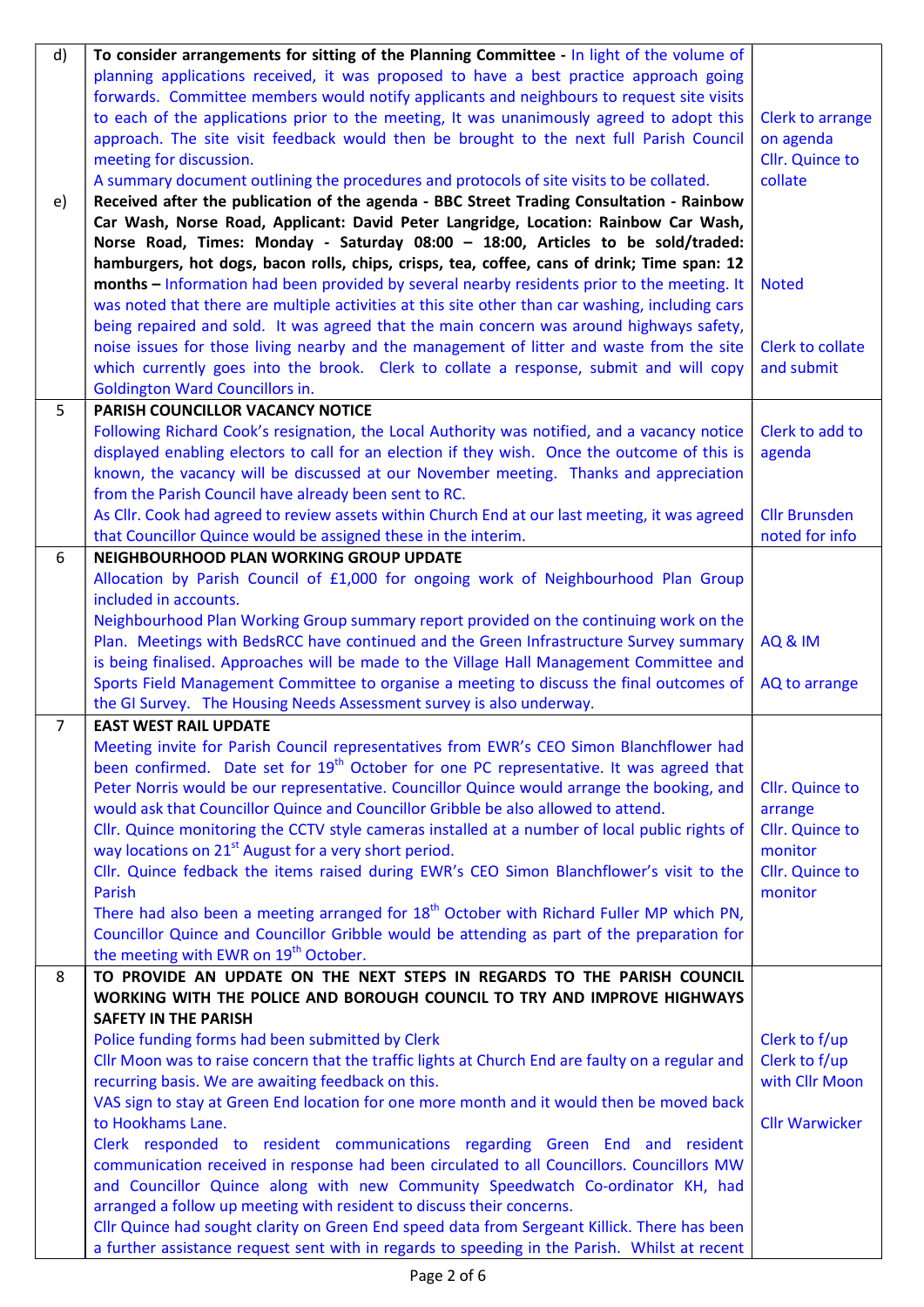|    | Community Police Priority setting meeting, speeding has been agreed as the target for the<br>local team for the next three months so the Parish Council will continue to push for more<br>support from the Police. The Police have asked for two roads to be identified as the priority,<br>Ravensden Road, Hookhams Lane and Green End have been selected. The Police also<br>continue to receive the speed data along with other local organisations.<br>Liaison with the Local Authority regarding a suitable traffic calming scheme for Ravensden<br>Road scheme continues following the issues raised at the September Parish Council meeting.<br>Speed cushion prices were explored and clarity sought on whether street lights would be<br>needed if this type of traffic calming were to be pursued. The Officer had confirmed that the<br>legislation requires that all features such as road humps and raised tables must be lit. Priority<br>narrowings and chicanes would also need to be lit in order to warn traffic of what is<br>effectively an obstruction in the road. The Officer had advised that the use of permanent<br>Speed Indicating Devices (SIDs) in both directions is probably the best way forward.<br>The Council spent considerable time discussing next steps and the best way forward to<br>reduce vehicle speeds and improve highways safety in the Parish. It was unanimously agreed<br>to proceed with having permanent Speed Indicating Devices (SIDs) in additional locations,<br>and in both directions. It was confirmed that the locations for the additional units purchased<br>would be: two in Green End, one in Hookhams Lane, one in Ravensden Road, one in Wilden<br>Road. This would mean five devices in total. Being mindful of the existing highways poles in<br>the Parish and solar unit panels already in situ, three more poles and solar panels would also<br>be needed. The £10k Police funding, the £2k Ward Fund contribution and the allocation of |                                      |
|----|------------------------------------------------------------------------------------------------------------------------------------------------------------------------------------------------------------------------------------------------------------------------------------------------------------------------------------------------------------------------------------------------------------------------------------------------------------------------------------------------------------------------------------------------------------------------------------------------------------------------------------------------------------------------------------------------------------------------------------------------------------------------------------------------------------------------------------------------------------------------------------------------------------------------------------------------------------------------------------------------------------------------------------------------------------------------------------------------------------------------------------------------------------------------------------------------------------------------------------------------------------------------------------------------------------------------------------------------------------------------------------------------------------------------------------------------------------------------------------------------------------------------------------------------------------------------------------------------------------------------------------------------------------------------------------------------------------------------------------------------------------------------------------------------------------------------------------------------------------------------------------------------------------------------------------------------------------------------------------------------------------------|--------------------------------------|
|    | £8k from Parish Council funds would be used to purchase five additional Speed Indicating                                                                                                                                                                                                                                                                                                                                                                                                                                                                                                                                                                                                                                                                                                                                                                                                                                                                                                                                                                                                                                                                                                                                                                                                                                                                                                                                                                                                                                                                                                                                                                                                                                                                                                                                                                                                                                                                                                                         | Clerk to action                      |
|    | Devices from Morelock, along with the three associated solar units.<br>The Clerk to make request to Local Authority for additional highways poles to be installed                                                                                                                                                                                                                                                                                                                                                                                                                                                                                                                                                                                                                                                                                                                                                                                                                                                                                                                                                                                                                                                                                                                                                                                                                                                                                                                                                                                                                                                                                                                                                                                                                                                                                                                                                                                                                                                | Clerk to action                      |
|    | free of charge.                                                                                                                                                                                                                                                                                                                                                                                                                                                                                                                                                                                                                                                                                                                                                                                                                                                                                                                                                                                                                                                                                                                                                                                                                                                                                                                                                                                                                                                                                                                                                                                                                                                                                                                                                                                                                                                                                                                                                                                                  |                                      |
|    | There would need to be further support and assistance with downloading the data from<br>additional units. A resident in attendance offered help with this. There would still need to be<br>more volunteers for this. Request to be put into a future Magazine article.                                                                                                                                                                                                                                                                                                                                                                                                                                                                                                                                                                                                                                                                                                                                                                                                                                                                                                                                                                                                                                                                                                                                                                                                                                                                                                                                                                                                                                                                                                                                                                                                                                                                                                                                           | Clerk to arrange<br>Clerk to include |
|    | MW to review the devices and check the parameters to see if the visual display can be                                                                                                                                                                                                                                                                                                                                                                                                                                                                                                                                                                                                                                                                                                                                                                                                                                                                                                                                                                                                                                                                                                                                                                                                                                                                                                                                                                                                                                                                                                                                                                                                                                                                                                                                                                                                                                                                                                                            | Cllr. Warwicker                      |
|    | altered between words and symbols.                                                                                                                                                                                                                                                                                                                                                                                                                                                                                                                                                                                                                                                                                                                                                                                                                                                                                                                                                                                                                                                                                                                                                                                                                                                                                                                                                                                                                                                                                                                                                                                                                                                                                                                                                                                                                                                                                                                                                                               | to investigate                       |
|    | It was agreed that following the concern raised regarding the recent accident coming down<br>the hill along Wilden Road by the Polhill Arms, that the Clerk request that the Local Authority<br>install a barrier to protect the bend area including nearby pedestrians.<br>It was agreed to follow up with Richard Fuller MP about the cash from the Average Speed                                                                                                                                                                                                                                                                                                                                                                                                                                                                                                                                                                                                                                                                                                                                                                                                                                                                                                                                                                                                                                                                                                                                                                                                                                                                                                                                                                                                                                                                                                                                                                                                                                              | Clerk to action                      |
|    | Cameras going to Central Government and not more locally given the Local Authority and<br>Parish Council had funded the safety measures. Cllr. Gribble to action.                                                                                                                                                                                                                                                                                                                                                                                                                                                                                                                                                                                                                                                                                                                                                                                                                                                                                                                                                                                                                                                                                                                                                                                                                                                                                                                                                                                                                                                                                                                                                                                                                                                                                                                                                                                                                                                | Cllr. Gribble to<br>action           |
| 9  | <b>FINANCE MATTERS TO INCLUDE</b>                                                                                                                                                                                                                                                                                                                                                                                                                                                                                                                                                                                                                                                                                                                                                                                                                                                                                                                                                                                                                                                                                                                                                                                                                                                                                                                                                                                                                                                                                                                                                                                                                                                                                                                                                                                                                                                                                                                                                                                |                                      |
| a) | Quotations to be considered and agreed                                                                                                                                                                                                                                                                                                                                                                                                                                                                                                                                                                                                                                                                                                                                                                                                                                                                                                                                                                                                                                                                                                                                                                                                                                                                                                                                                                                                                                                                                                                                                                                                                                                                                                                                                                                                                                                                                                                                                                           |                                      |
|    | No items to discuss.                                                                                                                                                                                                                                                                                                                                                                                                                                                                                                                                                                                                                                                                                                                                                                                                                                                                                                                                                                                                                                                                                                                                                                                                                                                                                                                                                                                                                                                                                                                                                                                                                                                                                                                                                                                                                                                                                                                                                                                             |                                      |
| b) | Invoices to be paid<br>N.B. Cllr McIver declared an interest in this item as a payee and RFO so did not vote on this                                                                                                                                                                                                                                                                                                                                                                                                                                                                                                                                                                                                                                                                                                                                                                                                                                                                                                                                                                                                                                                                                                                                                                                                                                                                                                                                                                                                                                                                                                                                                                                                                                                                                                                                                                                                                                                                                             |                                      |
|    | item.                                                                                                                                                                                                                                                                                                                                                                                                                                                                                                                                                                                                                                                                                                                                                                                                                                                                                                                                                                                                                                                                                                                                                                                                                                                                                                                                                                                                                                                                                                                                                                                                                                                                                                                                                                                                                                                                                                                                                                                                            |                                      |
|    | Backlight Ltd Administration service September £619.63                                                                                                                                                                                                                                                                                                                                                                                                                                                                                                                                                                                                                                                                                                                                                                                                                                                                                                                                                                                                                                                                                                                                                                                                                                                                                                                                                                                                                                                                                                                                                                                                                                                                                                                                                                                                                                                                                                                                                           |                                      |
|    | <b>JCB Printing PC agendas £8.80</b><br>JCB Printing Village Magazine stapling September £50.00                                                                                                                                                                                                                                                                                                                                                                                                                                                                                                                                                                                                                                                                                                                                                                                                                                                                                                                                                                                                                                                                                                                                                                                                                                                                                                                                                                                                                                                                                                                                                                                                                                                                                                                                                                                                                                                                                                                  |                                      |
|    | A R Worboys Ltd grass cutting SI1641 £198.00                                                                                                                                                                                                                                                                                                                                                                                                                                                                                                                                                                                                                                                                                                                                                                                                                                                                                                                                                                                                                                                                                                                                                                                                                                                                                                                                                                                                                                                                                                                                                                                                                                                                                                                                                                                                                                                                                                                                                                     |                                      |
|    | Renhold Village Hall Local Plan drop in session £10.00                                                                                                                                                                                                                                                                                                                                                                                                                                                                                                                                                                                                                                                                                                                                                                                                                                                                                                                                                                                                                                                                                                                                                                                                                                                                                                                                                                                                                                                                                                                                                                                                                                                                                                                                                                                                                                                                                                                                                           |                                      |
|    | Renhold Village Hall hire for September meeting £39.00                                                                                                                                                                                                                                                                                                                                                                                                                                                                                                                                                                                                                                                                                                                                                                                                                                                                                                                                                                                                                                                                                                                                                                                                                                                                                                                                                                                                                                                                                                                                                                                                                                                                                                                                                                                                                                                                                                                                                           |                                      |
|    | <b>Mazars External Audit service £408.00</b><br>Renhold Chapel hire of facility for Renhold Gardening Club September meeting £30.00                                                                                                                                                                                                                                                                                                                                                                                                                                                                                                                                                                                                                                                                                                                                                                                                                                                                                                                                                                                                                                                                                                                                                                                                                                                                                                                                                                                                                                                                                                                                                                                                                                                                                                                                                                                                                                                                              |                                      |
|    | Renhold Chapel hire of facility for Renhold Parish Council October meeting £30.00                                                                                                                                                                                                                                                                                                                                                                                                                                                                                                                                                                                                                                                                                                                                                                                                                                                                                                                                                                                                                                                                                                                                                                                                                                                                                                                                                                                                                                                                                                                                                                                                                                                                                                                                                                                                                                                                                                                                |                                      |
|    | Renhold Chapel Rural Grant donation for roof works £1,200.00                                                                                                                                                                                                                                                                                                                                                                                                                                                                                                                                                                                                                                                                                                                                                                                                                                                                                                                                                                                                                                                                                                                                                                                                                                                                                                                                                                                                                                                                                                                                                                                                                                                                                                                                                                                                                                                                                                                                                     | <b>Clerk to action</b>               |
|    | Review of Council expenditure to date for financial year 2021/22, Councillors had received an<br>updated transaction report for the financial year to date. It was noted that two areas were                                                                                                                                                                                                                                                                                                                                                                                                                                                                                                                                                                                                                                                                                                                                                                                                                                                                                                                                                                                                                                                                                                                                                                                                                                                                                                                                                                                                                                                                                                                                                                                                                                                                                                                                                                                                                     |                                      |
|    | identified as in need of being monitored given expenditure to date against budget, relating to                                                                                                                                                                                                                                                                                                                                                                                                                                                                                                                                                                                                                                                                                                                                                                                                                                                                                                                                                                                                                                                                                                                                                                                                                                                                                                                                                                                                                                                                                                                                                                                                                                                                                                                                                                                                                                                                                                                   | <b>Councillors to</b>                |
|    | the printing and audit related costs.                                                                                                                                                                                                                                                                                                                                                                                                                                                                                                                                                                                                                                                                                                                                                                                                                                                                                                                                                                                                                                                                                                                                                                                                                                                                                                                                                                                                                                                                                                                                                                                                                                                                                                                                                                                                                                                                                                                                                                            | monitor                              |
|    |                                                                                                                                                                                                                                                                                                                                                                                                                                                                                                                                                                                                                                                                                                                                                                                                                                                                                                                                                                                                                                                                                                                                                                                                                                                                                                                                                                                                                                                                                                                                                                                                                                                                                                                                                                                                                                                                                                                                                                                                                  |                                      |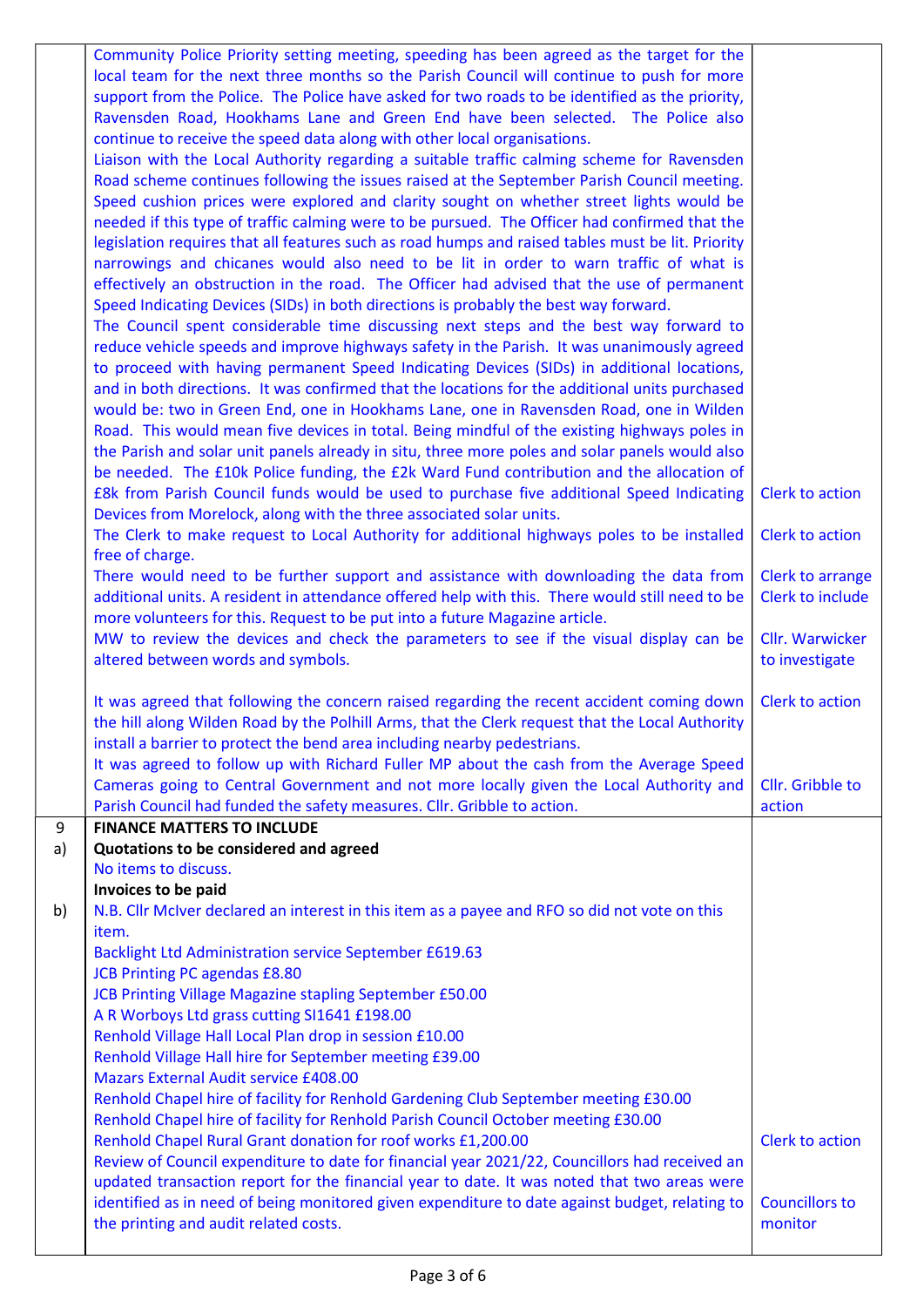|    | Cllr. Gribble had secured trees to be planted from The Woodland Trust. It was discussed<br>where they could be located. This to be co-ordinated by the Parish Council.                                                                                                                                                                                                                                                                                                                                                                                                        | Cllr. Gribble to           |
|----|-------------------------------------------------------------------------------------------------------------------------------------------------------------------------------------------------------------------------------------------------------------------------------------------------------------------------------------------------------------------------------------------------------------------------------------------------------------------------------------------------------------------------------------------------------------------------------|----------------------------|
| c) | <b>External Audit report - The conclusion of audit notice has been published on the Parish</b>                                                                                                                                                                                                                                                                                                                                                                                                                                                                                | arrange                    |
|    | Council website. Report circulated to Councillors. It was pleasing to see that the report                                                                                                                                                                                                                                                                                                                                                                                                                                                                                     | <b>Noted</b>               |
|    | reflects the changes made.                                                                                                                                                                                                                                                                                                                                                                                                                                                                                                                                                    |                            |
| d) | 'Renhold Remembers' - It was unanimously agreed to make a £25 donation to the British<br>Legion for the wreath which would laid at the Remembrance Service. It was also agreed that<br>the Parish Council would fund a donation of £10 towards expenses for all of the village<br>groups who were joining the Remembrance flower display at a total cost of up to £120.                                                                                                                                                                                                       |                            |
|    | Resolution passed.<br>Cllr. Quince added the War Memorial would be cleaned as usual. Thanks recorded for Melvin                                                                                                                                                                                                                                                                                                                                                                                                                                                               | Cllr. Quince to            |
| e) | Sturgess who continues to do this free of charge for us.<br>Churchyard maintenance grant consideration - Accompanying documents were circulated to<br>all Councillors. It was agreed to make an award of £1,600 towards the churchyard<br>maintenance. It is expected that the hedge cutting will be done so that the hedge is cut<br>further back to reduce encroachment issues in future years. The Council also feels it would                                                                                                                                             | arrange<br><b>Clerk to</b> |
| f) | be worthwhile for the maintenance contract options to be explored to maximise best value.<br>Village Magazine grant consideration - Accompanying documents were circulated to all<br>Councillors. It was agreed to make an award of £1,341 to the magazine, with the request for<br>£500 towards stapling and £90 provision for protective items agreed in principle. However,<br>these latter items would only be paid if these elements were needed. It was asked if there<br>could be a consideration of increasing the advertising in terms of having more advert content | respond                    |
|    | and a review of the costs charged, to explore maximising best value. The Council felt it would<br>be vital to include some more information such as the speeding data for example in future<br>editions.                                                                                                                                                                                                                                                                                                                                                                      | <b>Clerk to</b><br>respond |
| 10 | <b>MINUTES OF THE LAST MEETING</b>                                                                                                                                                                                                                                                                                                                                                                                                                                                                                                                                            |                            |
| a) | To review and consider any matters arising and resolve to sign as a true and accurate                                                                                                                                                                                                                                                                                                                                                                                                                                                                                         |                            |
|    | record.                                                                                                                                                                                                                                                                                                                                                                                                                                                                                                                                                                       |                            |
|    | It was resolved to approve the minutes of full Council Meetings on 1 <sup>st</sup> September. Minutes to                                                                                                                                                                                                                                                                                                                                                                                                                                                                      |                            |
|    | be signed by the Chair as a true and accurate record.                                                                                                                                                                                                                                                                                                                                                                                                                                                                                                                         | Chair to sign              |
| b) | <b>Matters arising were:</b>                                                                                                                                                                                                                                                                                                                                                                                                                                                                                                                                                  |                            |
|    | " Council planning comments submitted                                                                                                                                                                                                                                                                                                                                                                                                                                                                                                                                         |                            |
|    | " Local Plan consultation response reminder to all residents ahead of deadline was<br>completed                                                                                                                                                                                                                                                                                                                                                                                                                                                                               |                            |
|    | " Local Plan consultation response submitted and document shared via circulation list,<br>Planning Policy Officers confirmed receipt of Council's response                                                                                                                                                                                                                                                                                                                                                                                                                    |                            |
|    | Cllr. McIver had created new review log for Festival of Britain sign to add to the Council's<br>$\blacksquare$<br><b>Asset review list</b>                                                                                                                                                                                                                                                                                                                                                                                                                                    |                            |
|    | Festival of Britain sign had been added to the Parish Council asset register at an agreed<br><b>CONTRACTOR</b><br>replacement cost of £2,000.                                                                                                                                                                                                                                                                                                                                                                                                                                 |                            |
|    | Further improvements required to the Aspire noticeboard before the Council will consider<br>$\blacksquare$                                                                                                                                                                                                                                                                                                                                                                                                                                                                    |                            |
|    | taking it on. Cllr. Rayner has continued to monitor improvements requested, chased again<br>11 <sup>th</sup> October.                                                                                                                                                                                                                                                                                                                                                                                                                                                         | Cllr. Rayner               |
|    | Cllr. Polhill was asked to review the Polhill Fountain and Top End notice board on a<br>п<br>monthly basis. The ownership status to be researched.                                                                                                                                                                                                                                                                                                                                                                                                                            | <b>Cllr. Polhill</b>       |
|    | The downpipe continuing to flow straight on to the footpath at Church End by the barn, as<br>п<br>a significant Health and Safety issue, been reported again by the Clerk                                                                                                                                                                                                                                                                                                                                                                                                     |                            |
|    | Cllr. Quince arranging next steps regarding wildflower areas<br>ш                                                                                                                                                                                                                                                                                                                                                                                                                                                                                                             | <b>Cllr.</b> Quince        |
|    | Brickfield Road maintenance quotation had been accepted for £264.37 as resolved given it                                                                                                                                                                                                                                                                                                                                                                                                                                                                                      |                            |
|    | was reasonable, work carried out, thank you sent.                                                                                                                                                                                                                                                                                                                                                                                                                                                                                                                             |                            |
|    |                                                                                                                                                                                                                                                                                                                                                                                                                                                                                                                                                                               |                            |
|    | ш                                                                                                                                                                                                                                                                                                                                                                                                                                                                                                                                                                             |                            |
|    | Clerk setting Cllr. McIver up as an online user is ongoing<br>п                                                                                                                                                                                                                                                                                                                                                                                                                                                                                                               |                            |
|    | .gov.uk website - work with Borough Councillors' Ward Fund has been followed up<br>VAS data circulation completed                                                                                                                                                                                                                                                                                                                                                                                                                                                             |                            |
|    | Tree in the brook at Brickfield Road reported to IDB, chased again, work now complete<br>щ                                                                                                                                                                                                                                                                                                                                                                                                                                                                                    |                            |
|    | Concerns communicated to Anglian Water regarding the numerous issues in the Parish                                                                                                                                                                                                                                                                                                                                                                                                                                                                                            | <b>Cllr Gribble</b>        |
|    | with the water supply and constant repairs; Cllr. Gribble continues to monitor, information                                                                                                                                                                                                                                                                                                                                                                                                                                                                                   |                            |
|    | on works being carried out to improve this facility in parish were detailed.                                                                                                                                                                                                                                                                                                                                                                                                                                                                                                  |                            |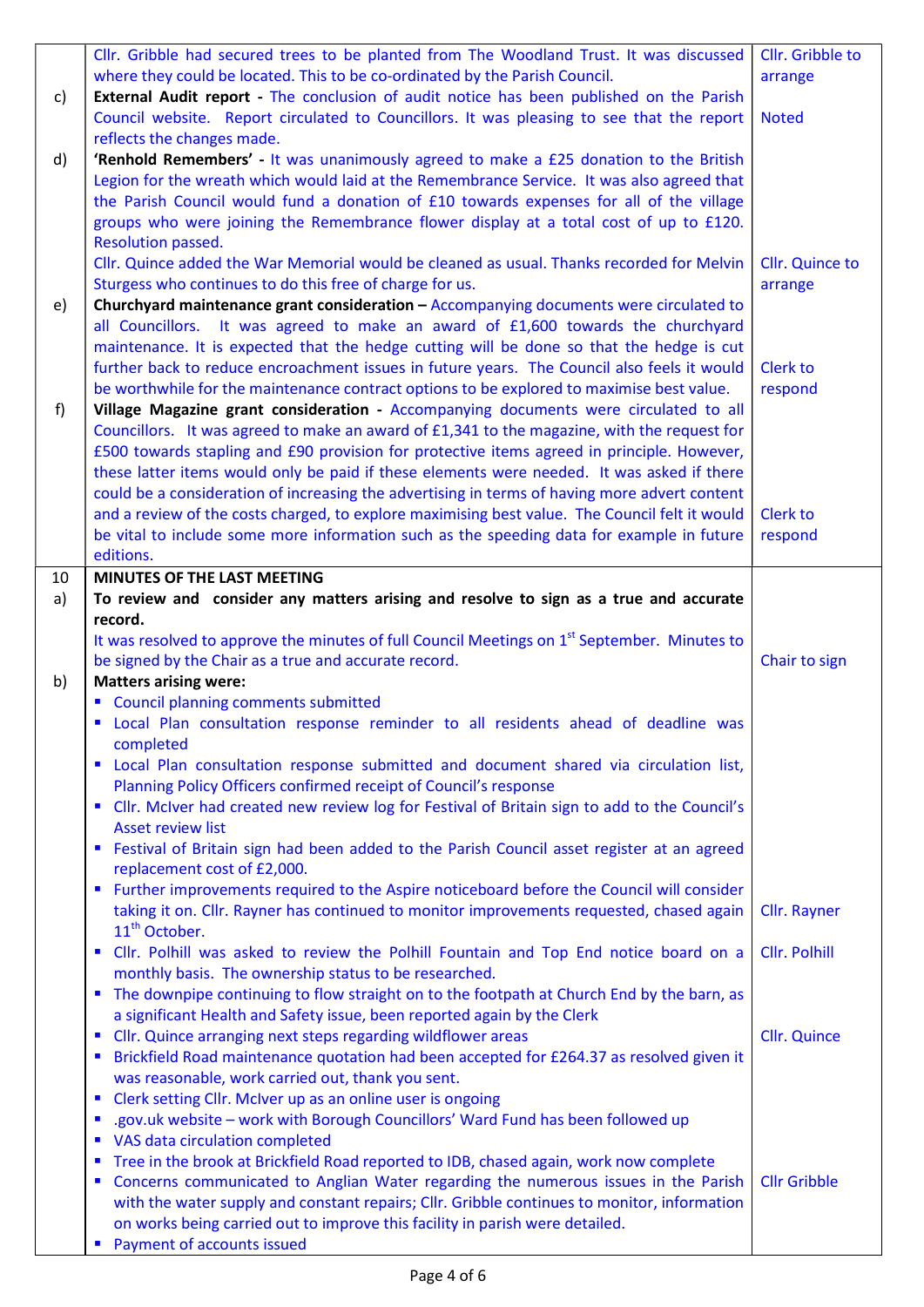|    | Renhold Chapel grant application made to Rural Grants Committee and was successful for                                        |                    |
|----|-------------------------------------------------------------------------------------------------------------------------------|--------------------|
|    | £10,384                                                                                                                       |                    |
|    | Approved meeting minutes signed                                                                                               | <b>Cllr Quince</b> |
|    | Clerk gave feedback to local authority Scrutiny Committee on planning department                                              |                    |
|    | BATPC AGM Councillor Quince and Councillor Gribble attending, EWR's Will Gallagher will                                       |                    |
|    | be in attendance                                                                                                              |                    |
|    | • CPRE AGM 7 <sup>th</sup> October Councillor Quince and Councillor Gribble attended                                          | Cllr. Gribble      |
|    | • The Becher Close area now it is cleared needs a quote for seeding so it can be added to                                     |                    |
|    | the maintenance schedule.                                                                                                     |                    |
| 11 | <b>CORRESPONDENCE AND INFORMATION RECEIVED</b>                                                                                |                    |
|    | <b>NALC Events Bulletin emails</b>                                                                                            |                    |
|    | Age Partnership email promoting services                                                                                      |                    |
|    | <b>BBC Planning weekly list email</b>                                                                                         |                    |
|    | Village newsletter copy                                                                                                       |                    |
|    | Online playgrounds promotional information                                                                                    |                    |
|    | <b>BRCC e-bulletin newsletter</b>                                                                                             |                    |
|    | <b>CPRE</b> update emails                                                                                                     |                    |
|    | <b>Bank statements</b>                                                                                                        |                    |
|    | Crime statistics - forwarded to all                                                                                           |                    |
|    | <b>ERTA Voluntary Transport email</b>                                                                                         |                    |
|    | <b>Beds Police newsletter</b><br><b>BBC Weekly Licensing list</b>                                                             |                    |
|    | BBC letter acknowledging receipt of planning comments                                                                         |                    |
|    | Beds Police crime statistics - circulated                                                                                     |                    |
|    | NFP Workshops bid writing information                                                                                         |                    |
|    | <b>Neighbourhood Plan Working Group communications</b>                                                                        |                    |
|    | Renhold Parish VAS data summary for September 2021 - circulated                                                               |                    |
|    | Communications regarding quotation for Becher Close vegetation clearance actioned                                             |                    |
|    | Parish and Town Council Network Meeting information                                                                           |                    |
|    | <b>BBC Agenda for Standards Committee</b>                                                                                     |                    |
|    | Mazars external audit report - actioned                                                                                       |                    |
|    | East West Rail company newsletter - circulated                                                                                |                    |
|    | Communications regarding Gardening Club meeting having taken place in September -                                             |                    |
|    | agenda item                                                                                                                   |                    |
|    | BBC Highways Officer communications regarding Ravensden Road speeding - response                                              |                    |
|    | circulated, agenda item                                                                                                       |                    |
|    | BBC Planning Policy Officers acknowledgement of PC response to Local Plan consultation                                        |                    |
|    | Resident communication regarding planning application - responded to                                                          |                    |
|    | Borough Council Ward Fund Officer communications copied into                                                                  |                    |
|    | BBC notification of second half of precept received                                                                           |                    |
|    | <b>BBC Consultation on Statement of Gambling Licensing Principles</b>                                                         |                    |
|    | <b>Turvey Neighbourhood Development Plan</b>                                                                                  |                    |
|    | Came and Company communication New name - same people, same service                                                           |                    |
|    | BBC Meeting cancelled - 14/10/2021, 18:30, Standards Committee                                                                |                    |
|    | BBC Agenda for Rural Affairs Committee, Tuesday, 5th October, 2021, 6.30 pm                                                   |                    |
|    | Police Community Priority Setting meeting information - circulated                                                            |                    |
|    | <b>BATPC AGM Date and Update - circulated</b>                                                                                 |                    |
|    | Cardington Neighbourhood Area change                                                                                          |                    |
|    | BBC Street Trading Application - multiple locations throughout Bedford Borough, All Consent                                   |                    |
|    | <b>Streets</b>                                                                                                                |                    |
|    | Parish and Town Council Network - 4 November 2021 - circulated                                                                |                    |
|    | Clapham Neighbourhood Development Plan                                                                                        |                    |
|    | Copied into communication with EWR regarding PROW cameras                                                                     |                    |
|    | Letter to Town and Parish Councils - Request from Budget & Corporate Services Overview<br>and Scrutiny Committee - circulated |                    |
|    | Copied into communications with BBC Officer regarding Brickfield Road clearance quotation                                     |                    |
|    | BBC email confirming contact details for Parish Council - responded to                                                        |                    |
|    | BBC email communication regarding 30 Hookhams Lane maintenance responsibility -                                               |                    |
|    |                                                                                                                               |                    |